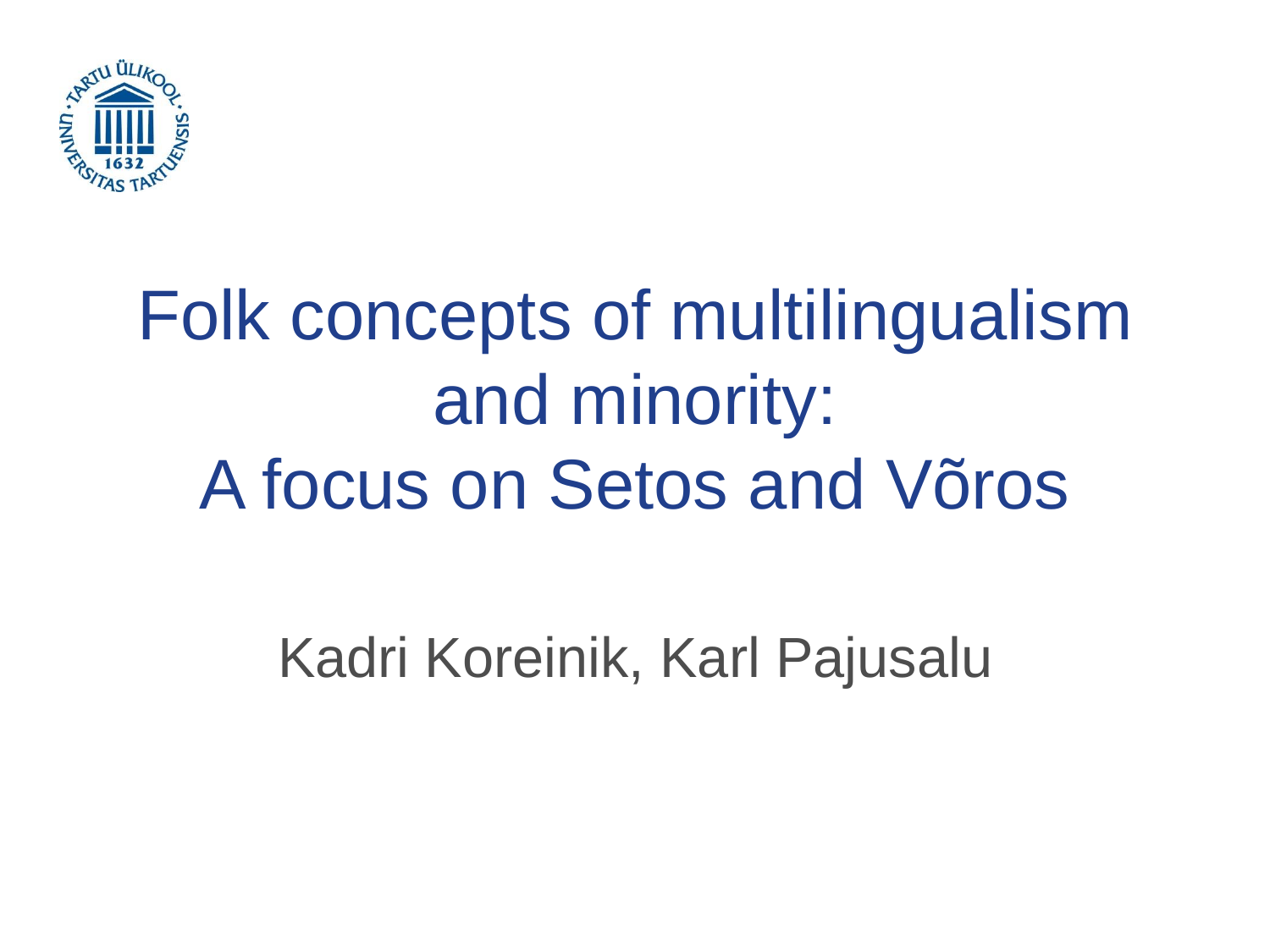

- Study of representations which non-linguists construct and articulate resulting from their experience
- Such representations result in discourses of hierarchy (Hult 2010)
- Study of individual and semi-public discourses
- How speakers of Seto and Võro conceptulize both multilingualism and minorities?
- How they report on their multilingual practices?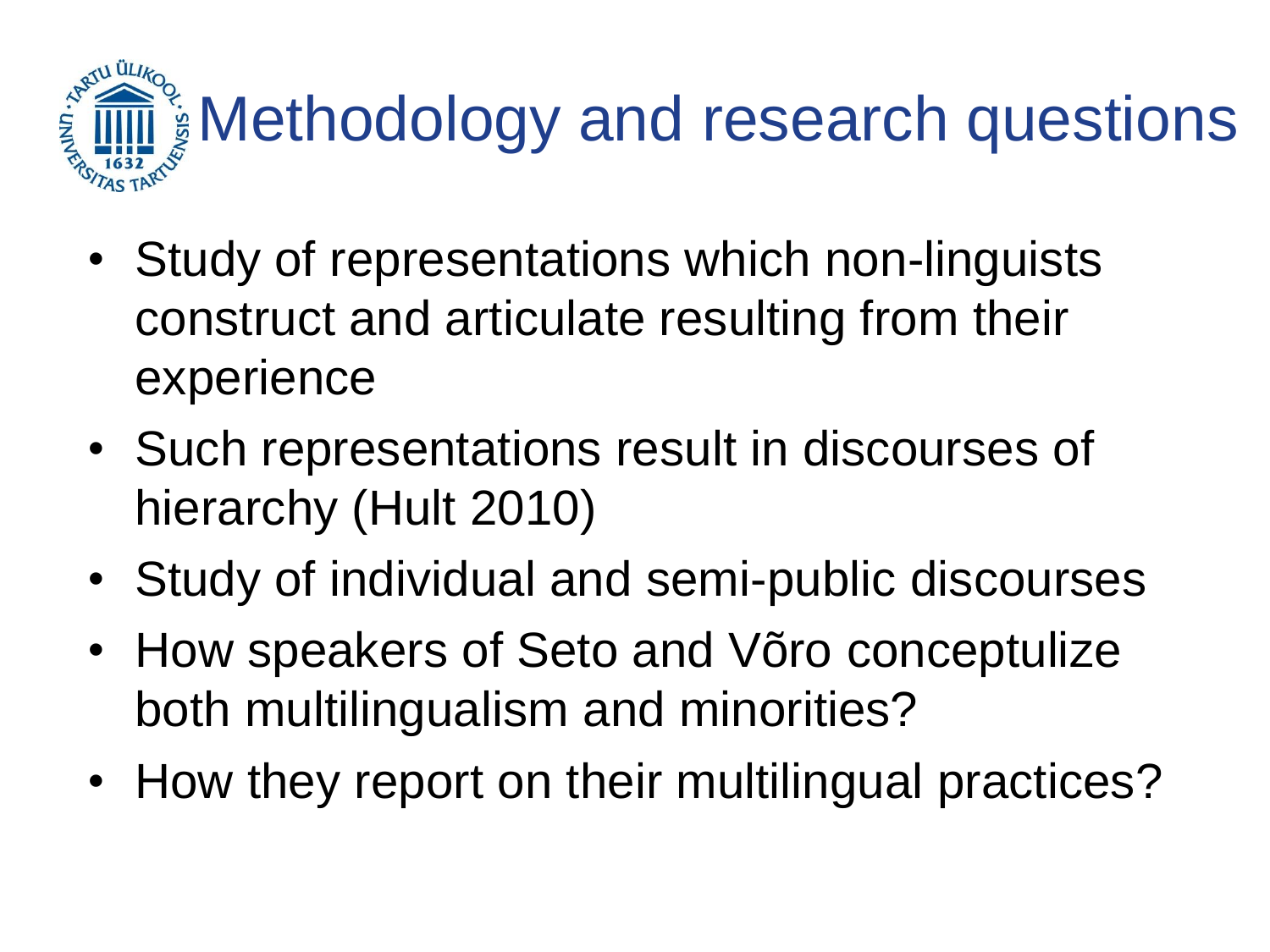



- selected data from fieldwork done December 2010–May 2011
- Seto and Võro data of ELDIA project
- sociolinguistic surveys:
	- ~ 300 Seto respondents
	- ~ 300 Võro respondents
- Individual and focus group interviews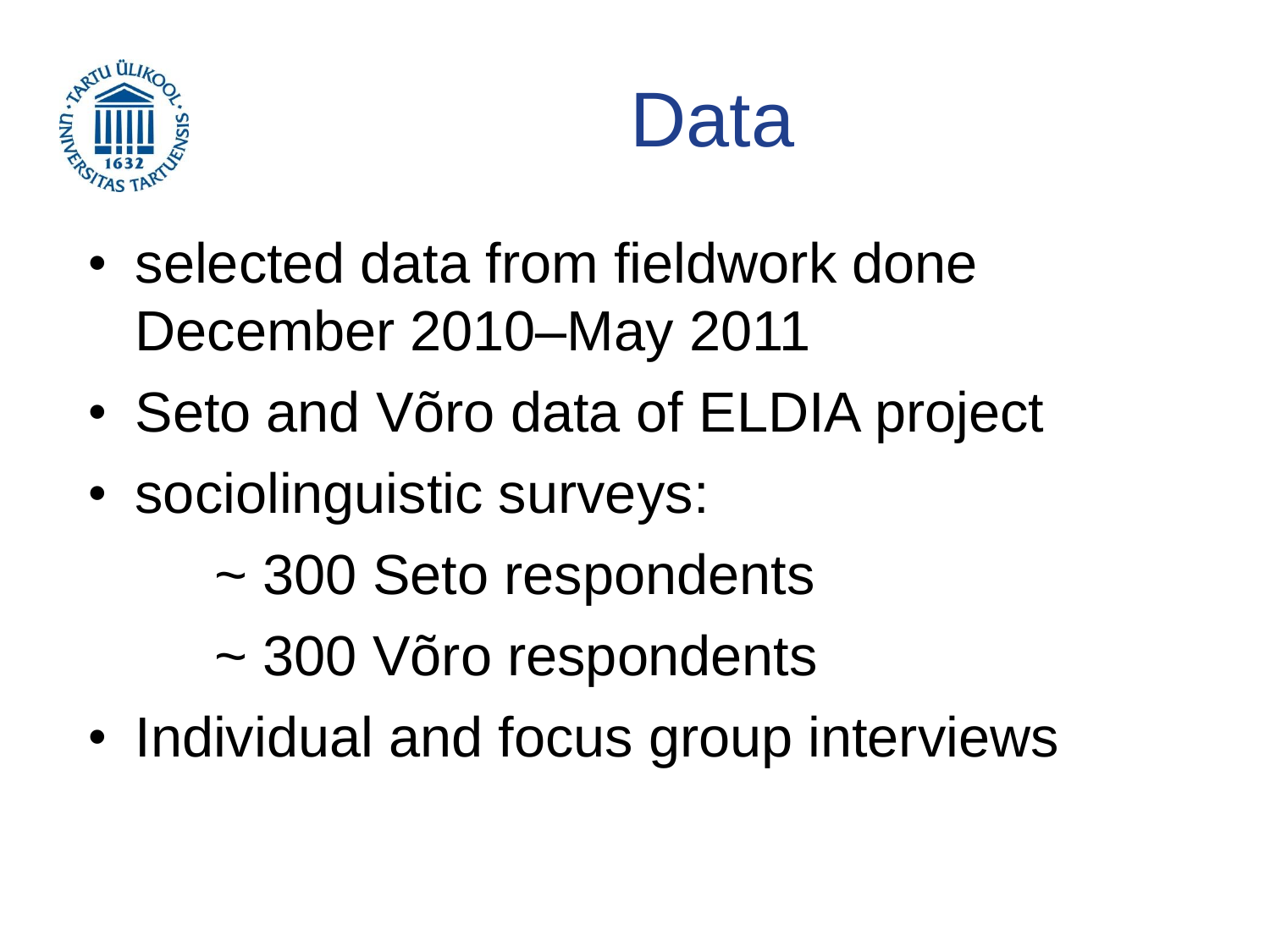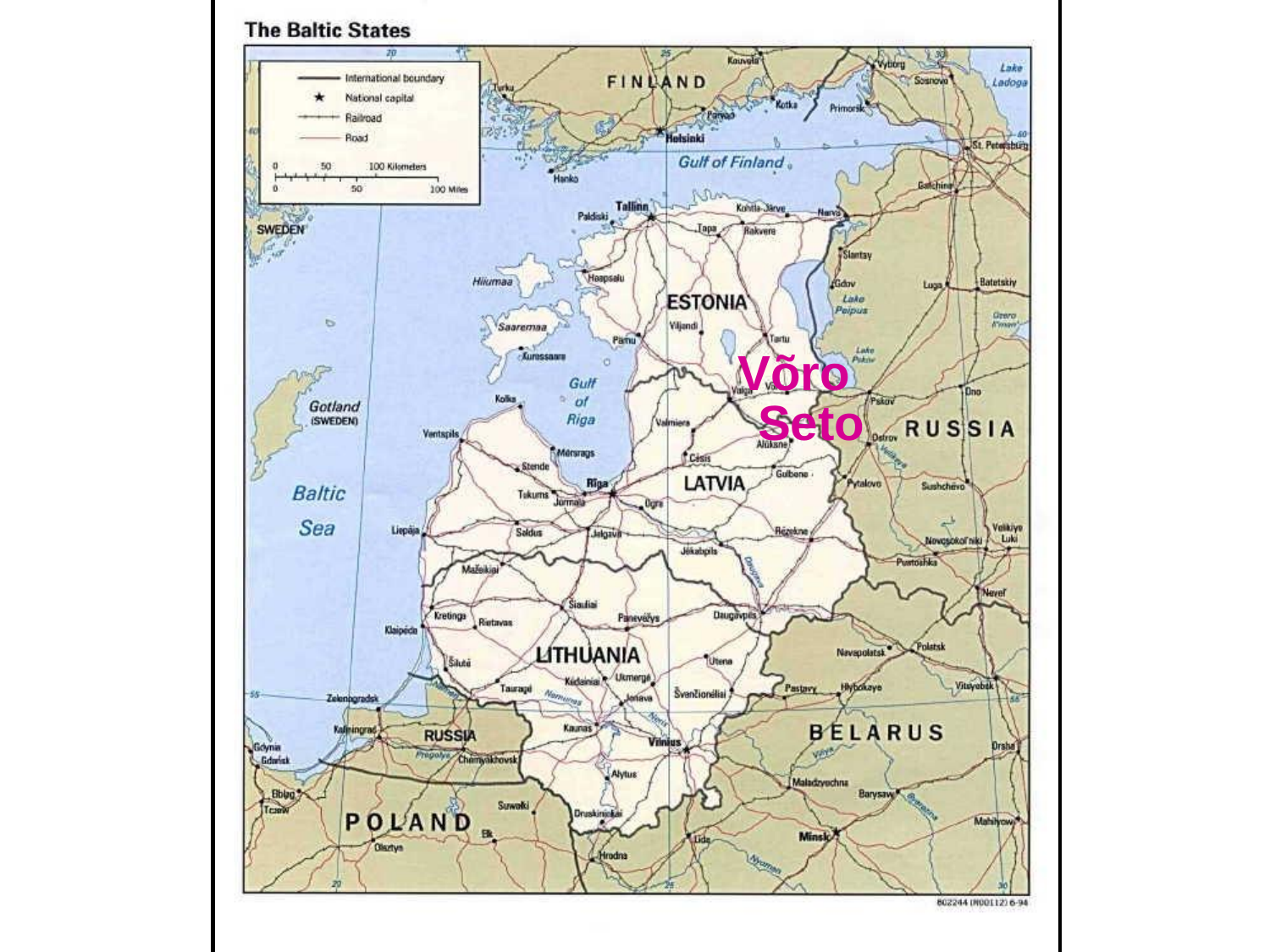#### **ENRILL ULLI** Main facts about Setos and Võros Seto people

5 000 - 12 000 speakers in south-eastern Estonia, Pskov oblast in Russia and bigger Estonian towns

- belong to the Orthodox church and cultural area
- ethnic identity of their own
- Võro people

50 000 - 75 000 speakers in south-eastern Estonia and Estonian towns

- mostly secular Lutherans
- identify themselves usually as Estonians

Seto and Võro languages are mutually comprehensible, traditionally they are defined as South Estonian dialects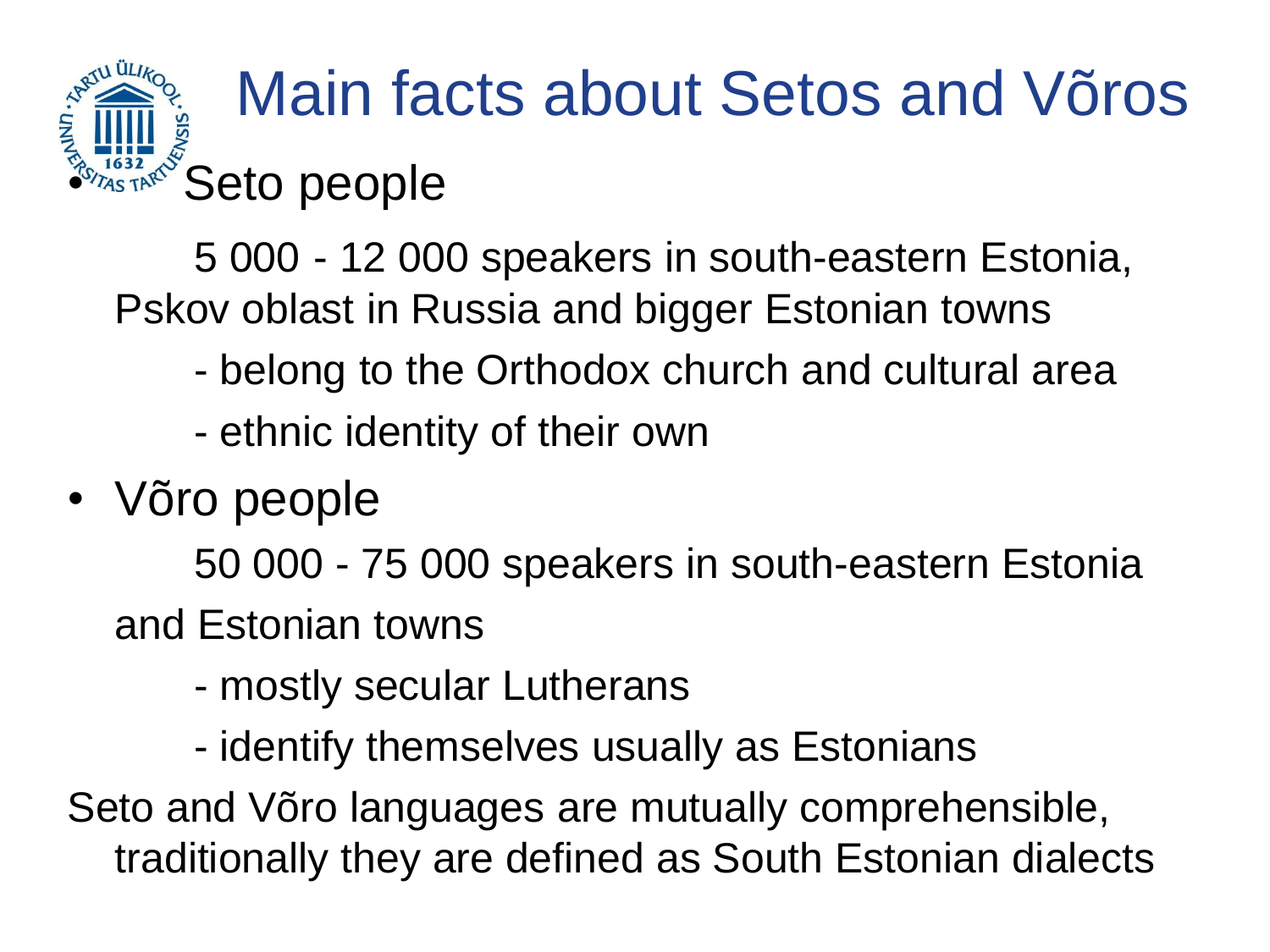

- What languages would it be good to know? Why?
- Are you bilingual/multilingual? Why/why not?
- What do you think about the word "minority"?
- Are you a minority member? Do speakers of Seto/Võro belong to a minority?
- I speak/write Seto/Võro, Estonian, English, Russian, Finnish, German *fluently-well-fairlypoorly-not at all*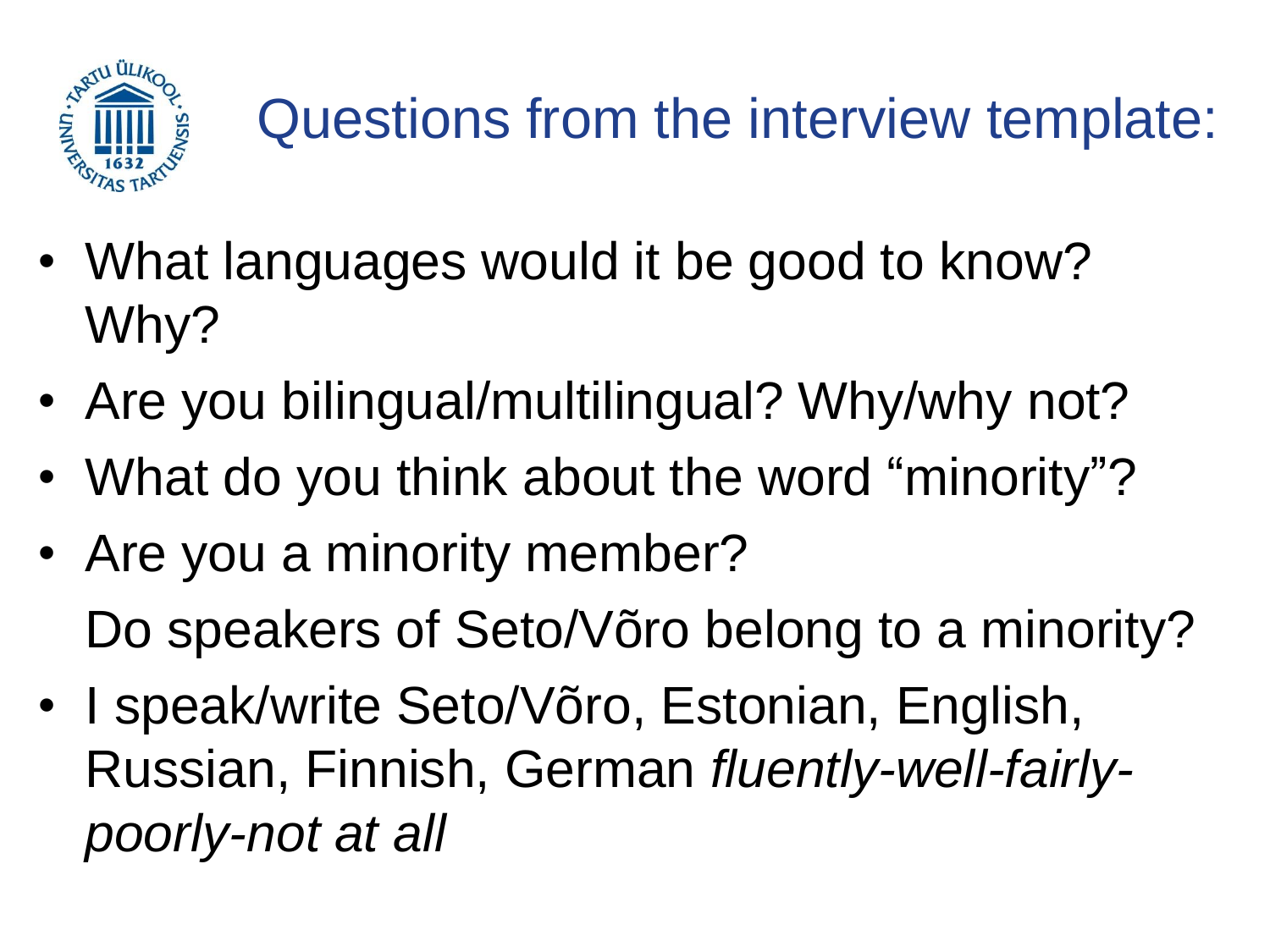

# Reported speaking skills of Setos

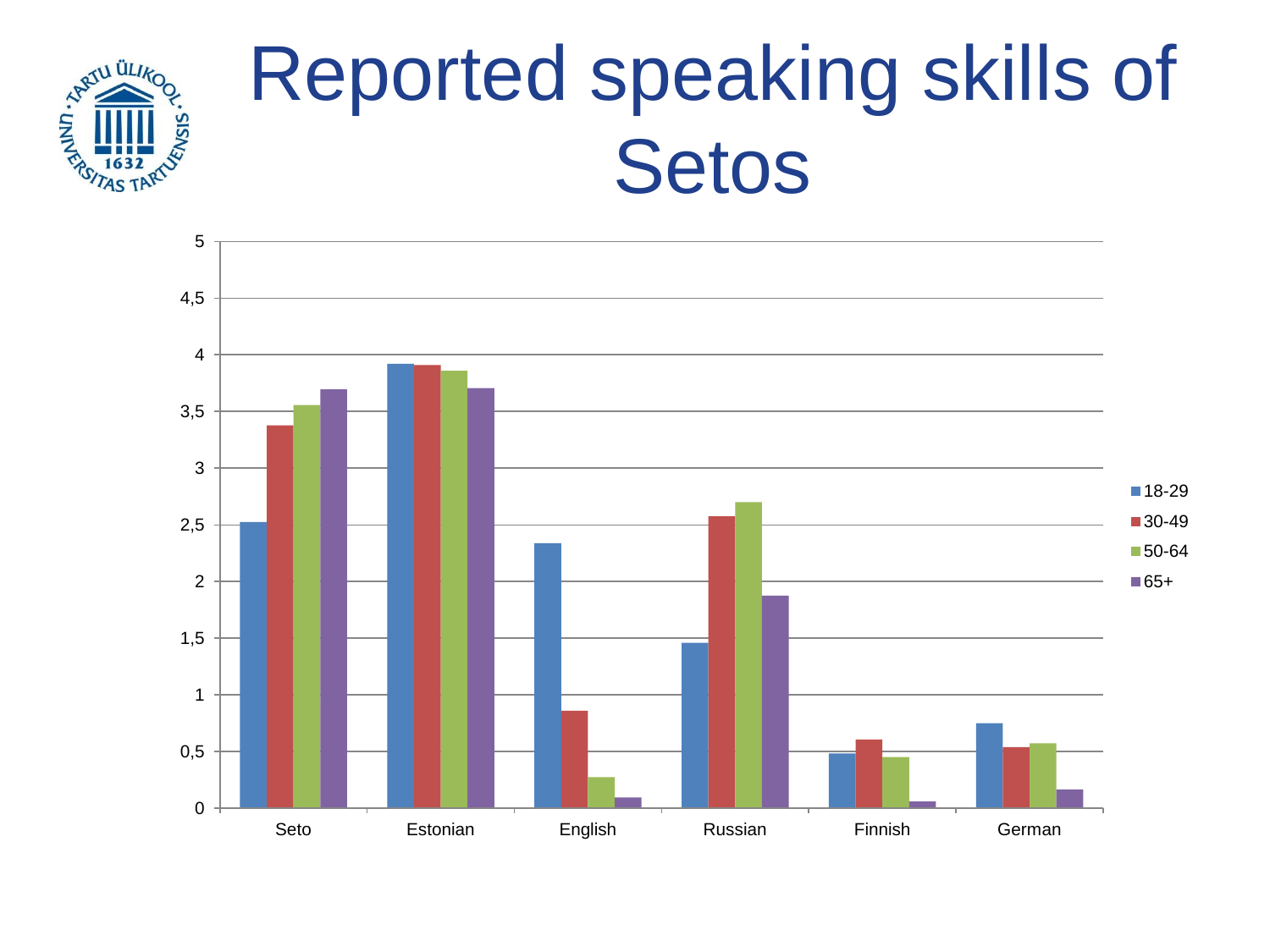

# Reported speaking skills of Võros

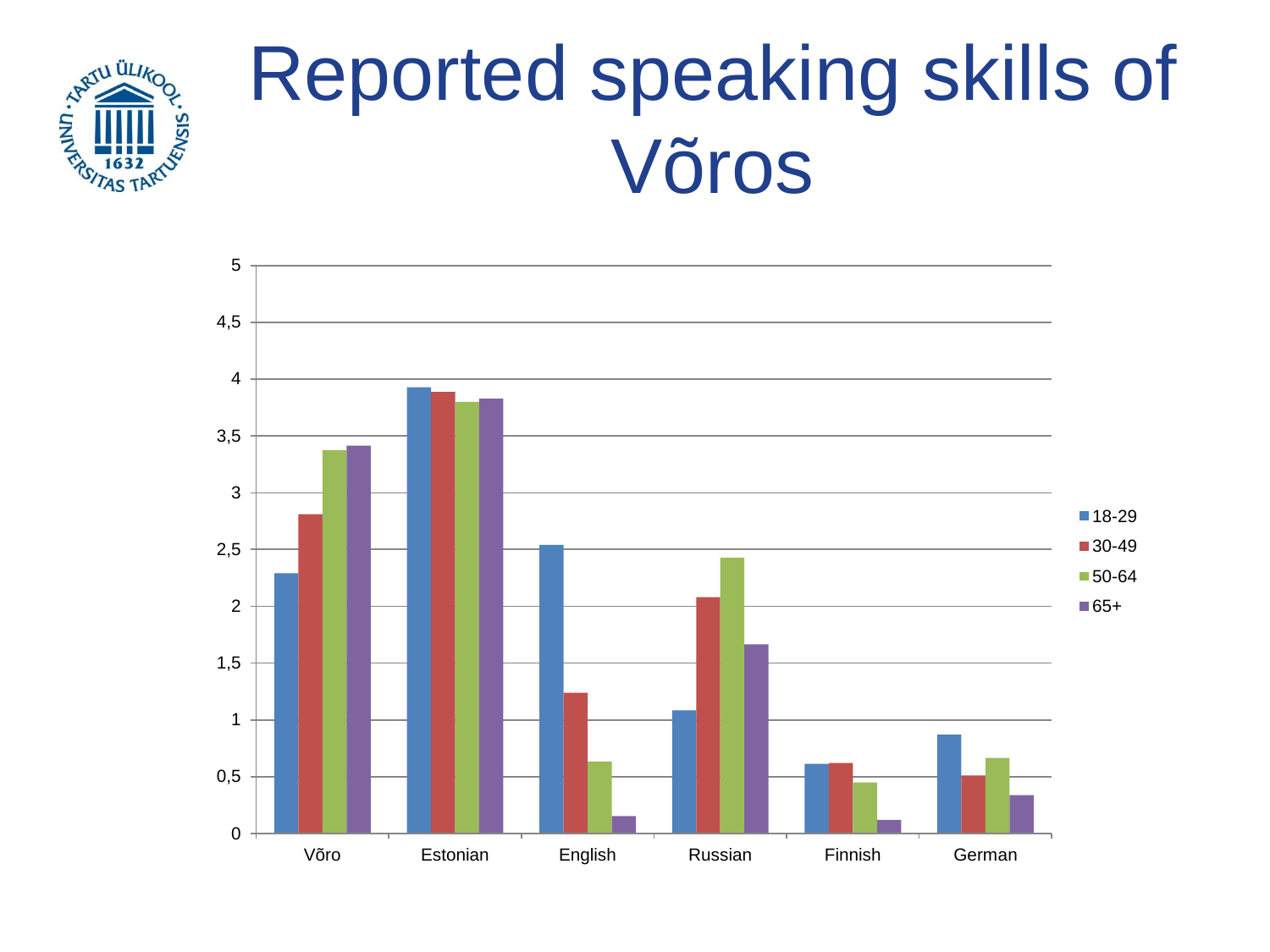

# Reported writing skills of Setos

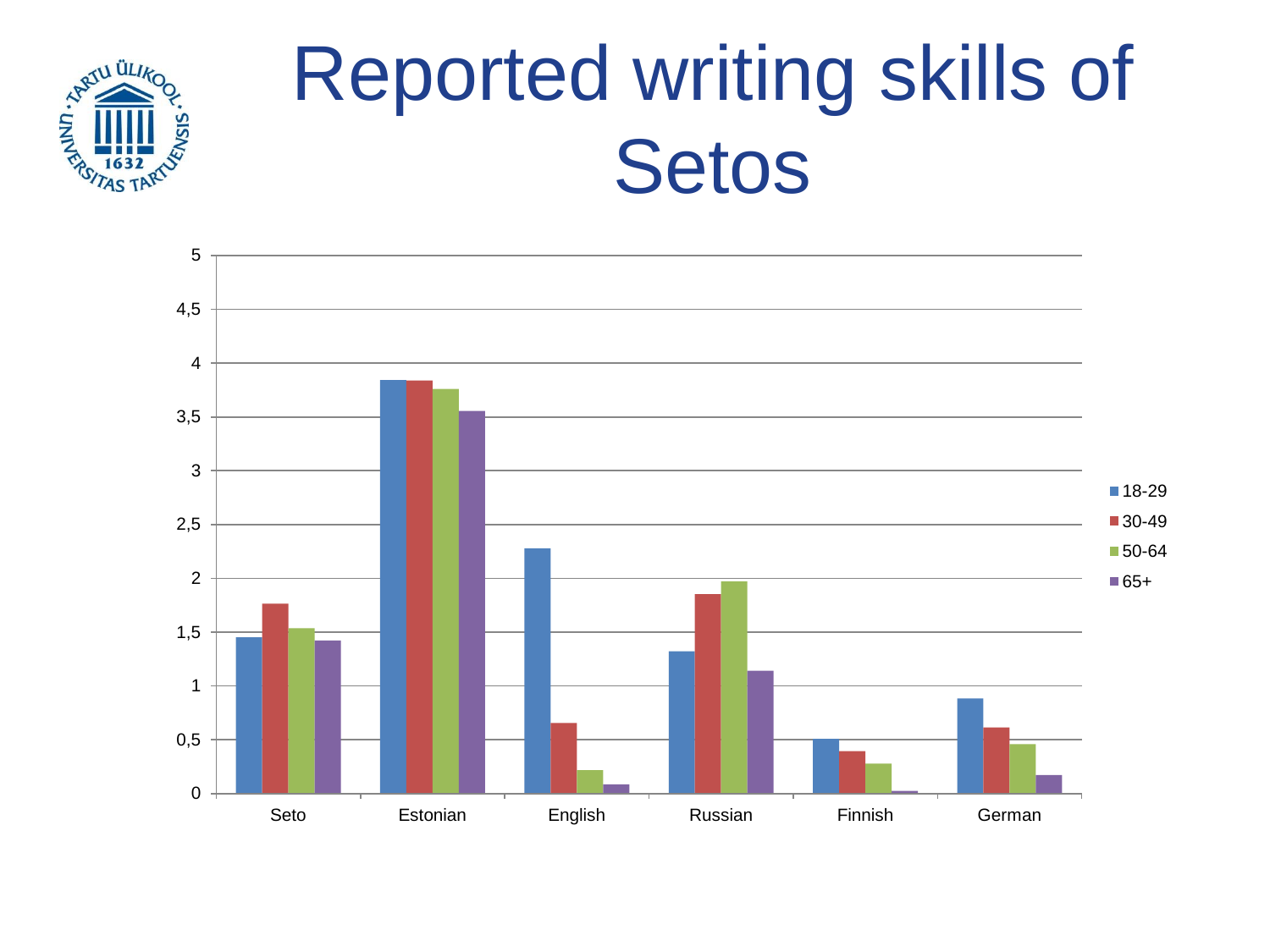

# Reported writing skills of Võros

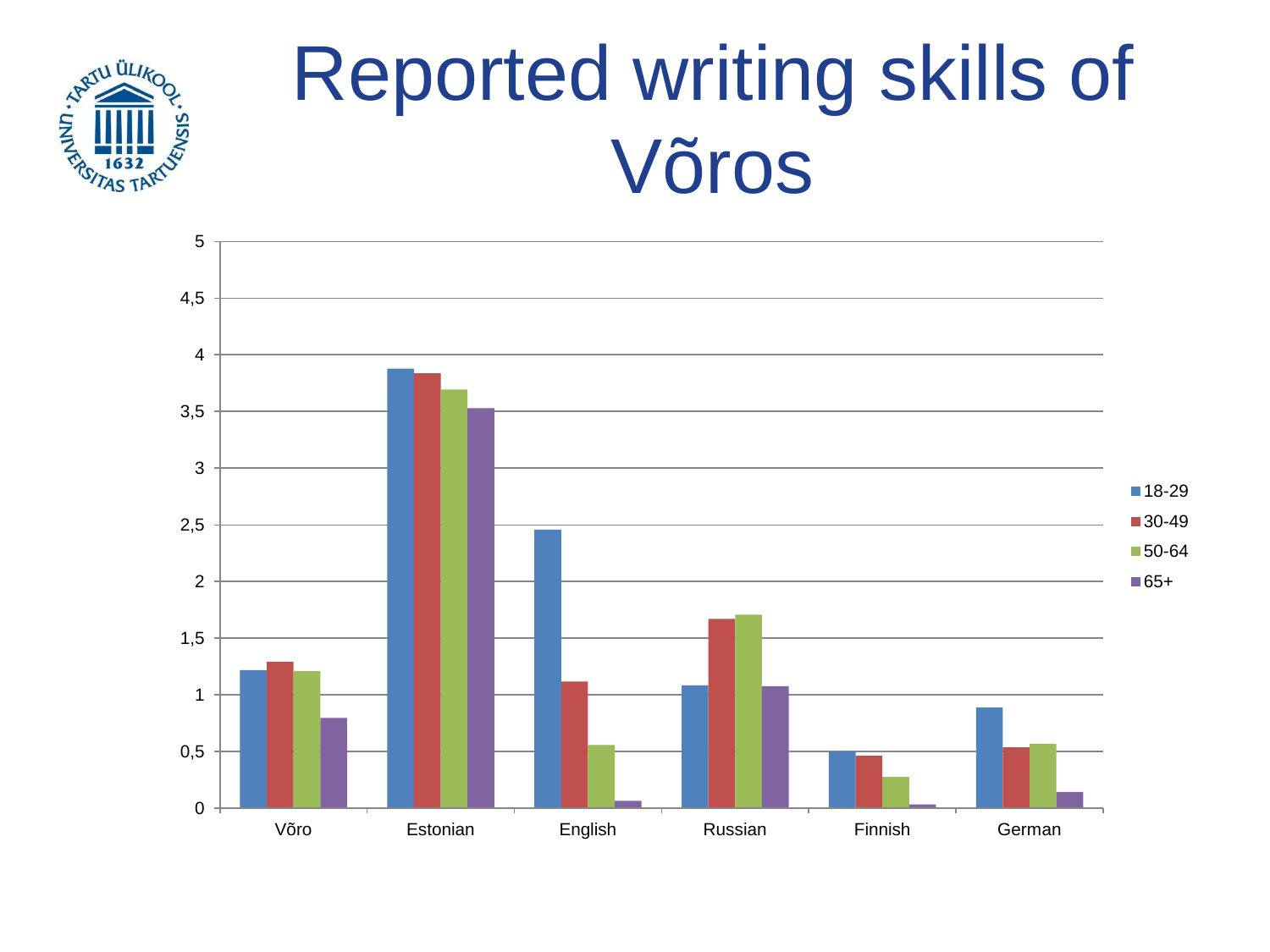

## Are you bilingual/multilingual?

- "people have not likely thought about that when they speak a kind of unrecognized language that it could be a language skill on its own" (EE-EST-FGP-04m)
- "if a person can think in this language then it is believed that (s)he knows that language too" (EE-VRO-FGA-03f)
- "multilingual rather () yeah but I kind of have not differentiated between Võru and Estonian (EE-VRO-FGAG1-03m)
- "but but now the Võro language is more important for sure (.(I)) use Estonian to a lesser extent" (EE-VRO-FGAG1-01f)
- "I do not say that I speak the Võro language I speak Estonian and Russian and a bit of English" ((EE-VRO-IIAG3f)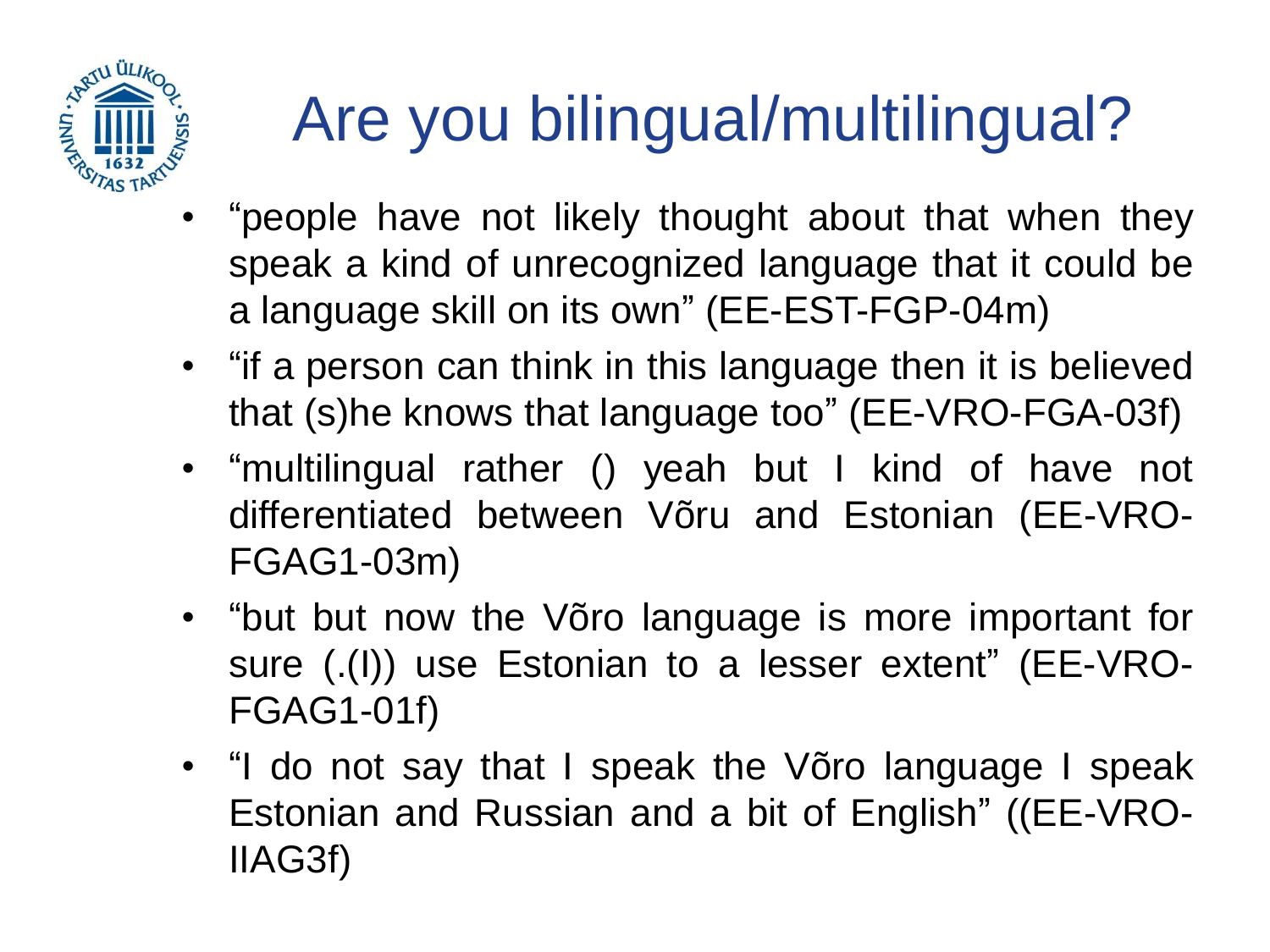

#### Are you bilingual/multilingual?

- "I have not thought this way" (EE-VRO-FGAG2- 02m)
- "well foreign languages ((laugh))" (EE-VRO-FGAG2-02m)
- "all mixed well"(EE-VRO-FGAG3-03f)
- "((I am)) still multilingual" (EE-SETO-FGA-02m)
- "I cannot answer this () I cannot understand that ((I am)) multilingual" (EE-SETO-FGAG2-01m)
- "I am not for sure" (EE-SETO-FGAG3-05f)
- "sure ((I am))" (EE-SETO-FGAG3-04f)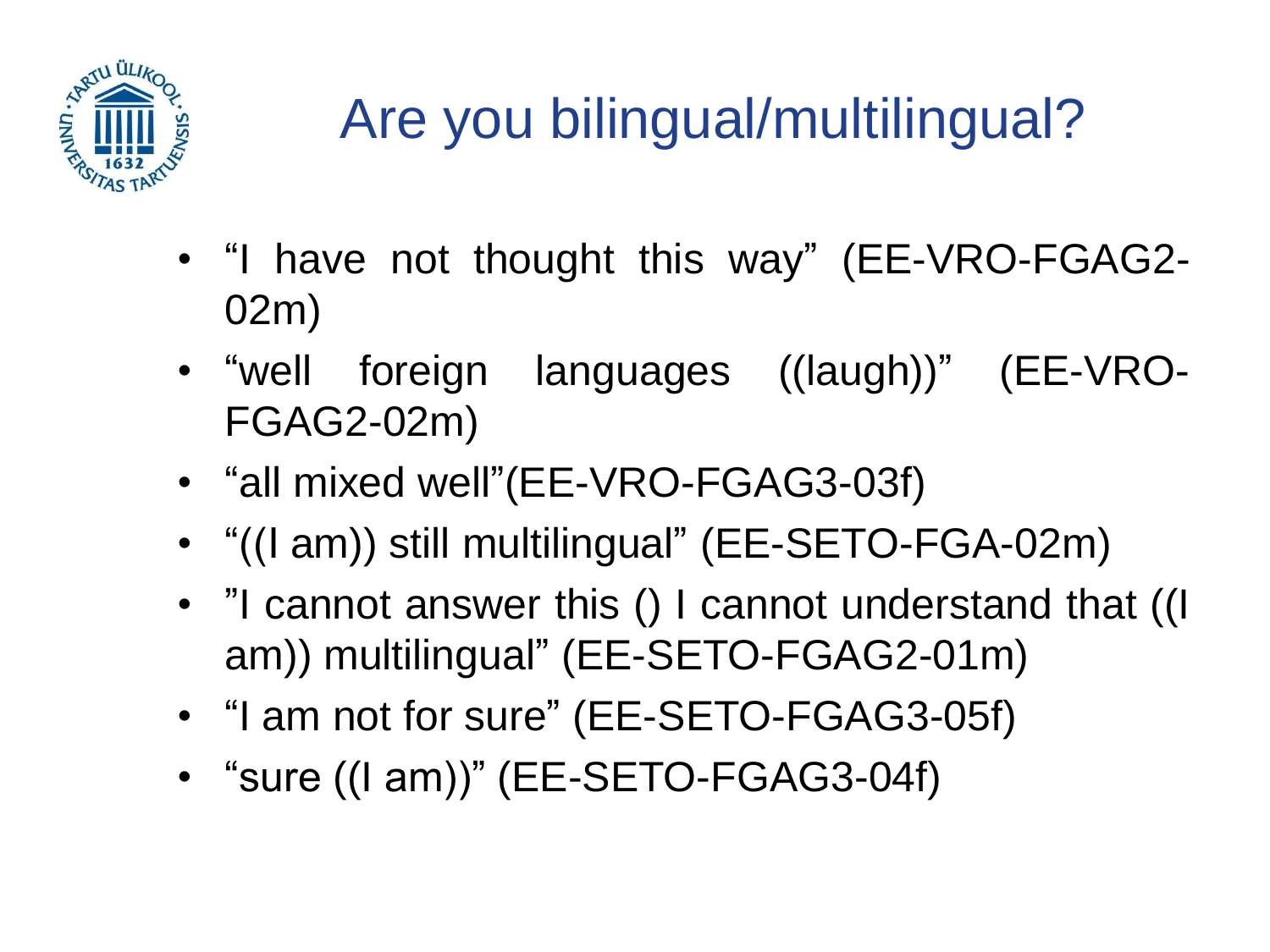

### What do you think about the word "minority"?

- "people who are lacking something or have something that troubles them" (EE-VRO-FGAG2- 03m)
- "when I myself don't have a problem () well then ((I am)) not a minority" (EE-VRO-FGAG2-03m)
- "that idea of minority is for me very much against the grain" (EE-VRO-FGAG2-02m)
- "((I)) haven't experienced that" (EE-VRO-FGA-04m)
- Estonia is so small () that there are not so many us here () we are not a kind of big ethnos yet () Estonians" (EE-VRO-FGAG3-02f)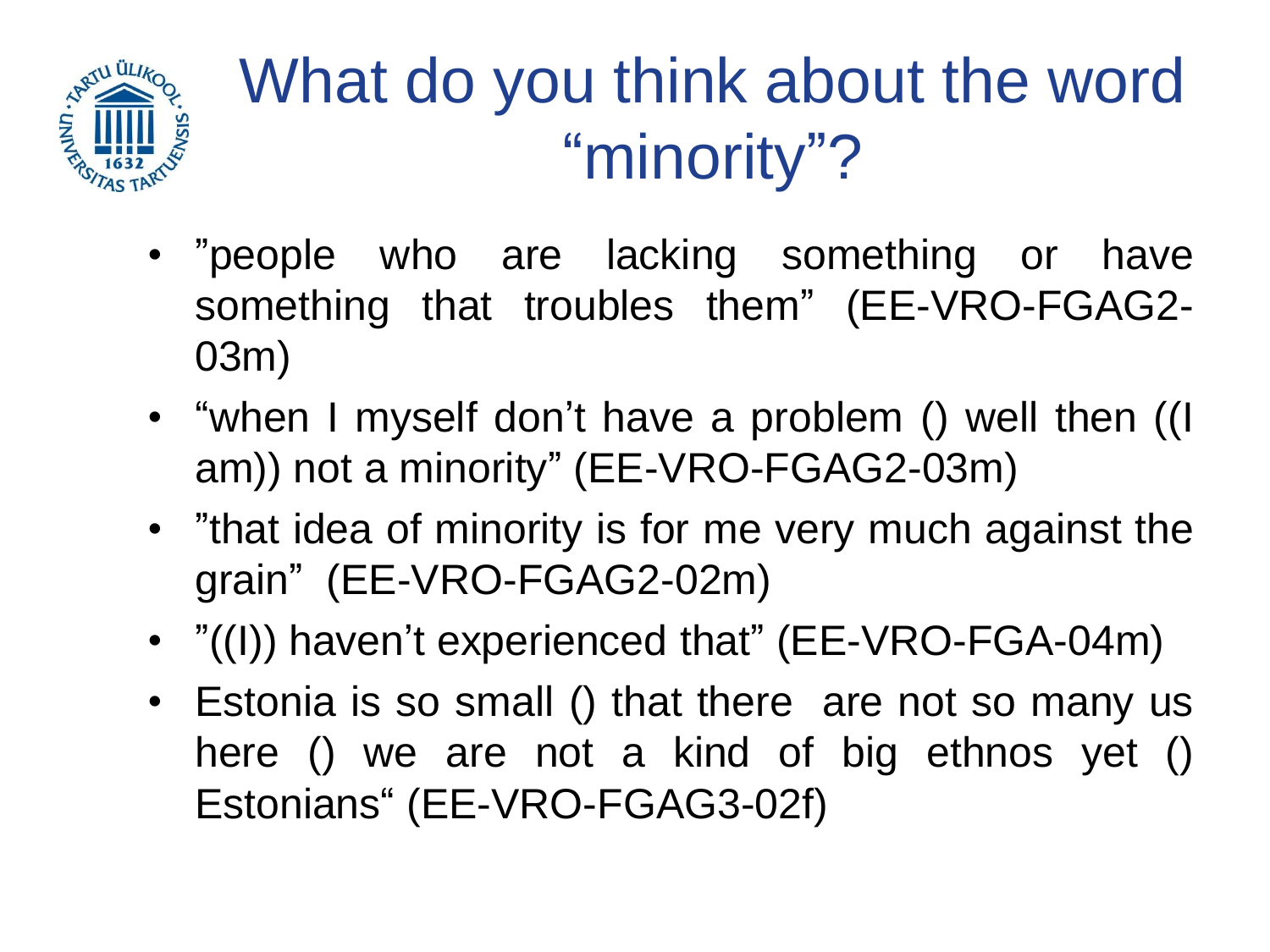

## What do you think about the word "minority"?

- well ((there are)) few of them ((Setos)) well let's start from Estonians () the size of Estonians is small" (EE-SETO-FGAG2-03m)
- "well there are few people in Estonia altogether" (EE-SETO-FGAG3-03f)
- "((there)) are few Estonians and willing or unwilling but Setos belong to Estonians too" (EE-SETO-FGAG4- 03m)
- "well we are a minority related to whom? we are people of our own on our own soil" (EE-SETO-FGA-04m)
- "then minority for a sure but () as a speaker a minority for sure" (EE-SETO-FGA-03f)
- "well it is a minority"(EE-SETO-FGAG5-05f)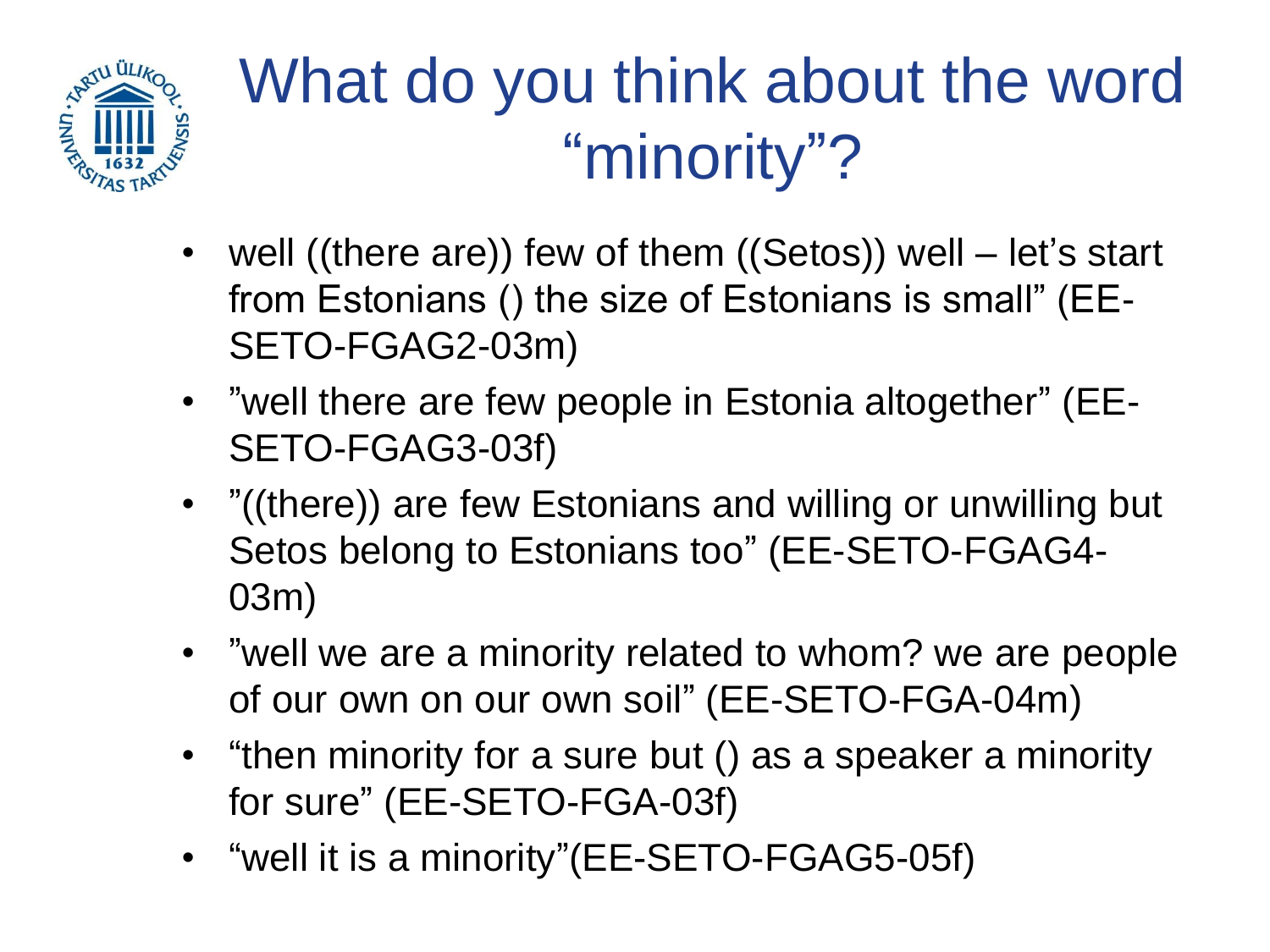

## **Conclusions**

- explicit interdiscursivity (Koreinik 2011)
- despite the high evaluation of English, the average reported English skills are low
- significant differences between age groups
- ambivalence in the concepts of multilingualism:
	- languageness,
	- commodity,
	- a characteristic / an asset of a minority
- representations of minority as someone who is in trouble and in need or who belongs to a small group